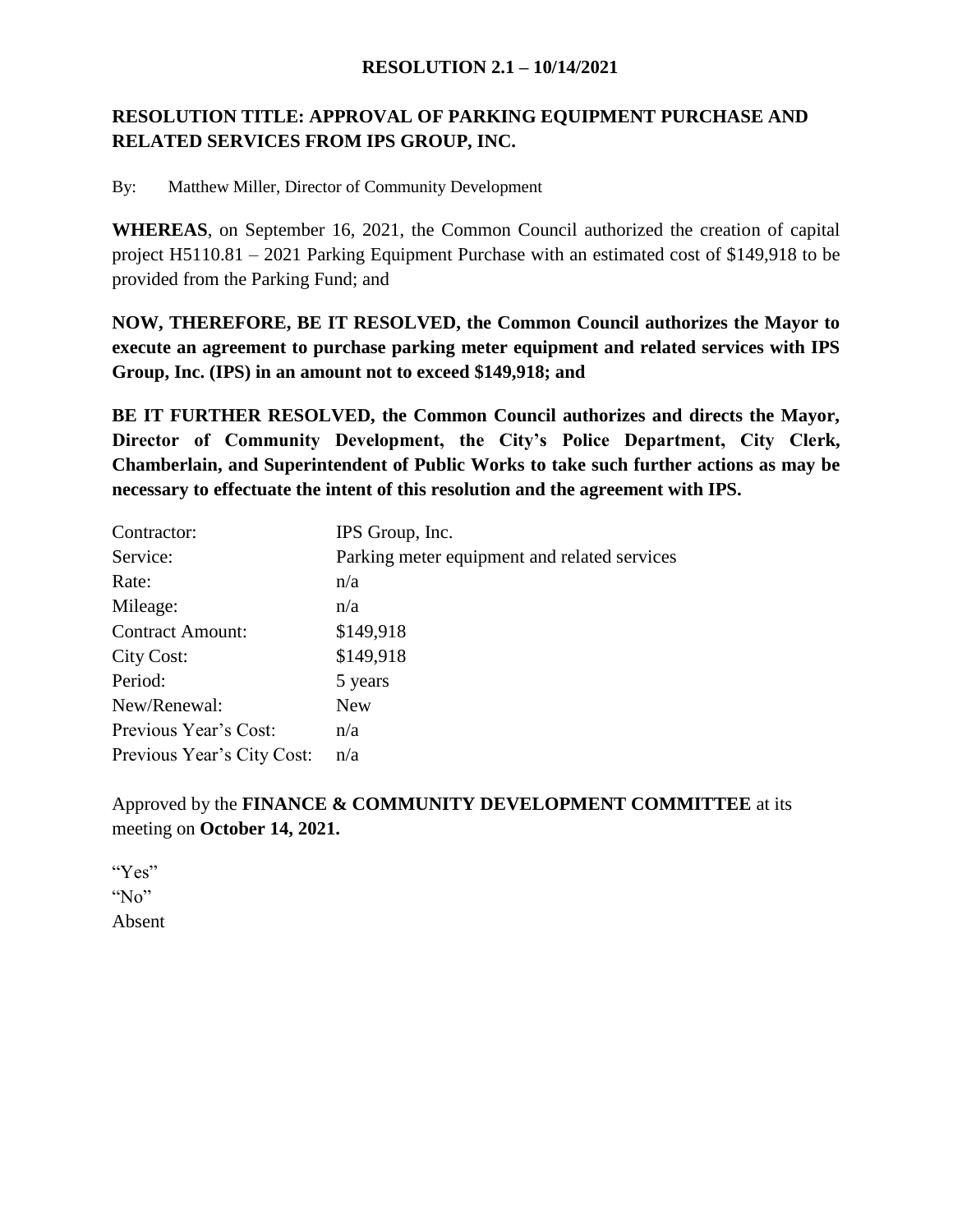# **DISCUSSION: Authorize Budget Transfer – Rec Complex Fund Gym Building Repairs**

**WHEREAS**, the following resolution was adopted on October 21<sup>st</sup>, 2021; and

**WHEREAS**, the 2021 Rec Complex Fund budget does not make appropriations for Gym building repairs; and

**WHEREAS**, the City Chamberlain is requesting to appropriate for the unbudgeted costs in the Rec Complex Fund Gym department costs for the fiscal year 2021;

#### **NOW, THEREFORE, BE IT RESOLVED, the Common Council Authorizes the City Chamberlain to adjust the Rec Complex Fund budget, as follows:**

| Increase: Rec Complex Fund – Gym Contract Services   | 27221000-4430 \$7,000.00  |                           |
|------------------------------------------------------|---------------------------|---------------------------|
| Increase: Rec Complex Fund – Gym Building Repairs    | 27221000-4451 \$15,000.00 |                           |
| Decrease: Rec Complex Fund – Beach Building Repairs  |                           | 27215000-4451 \$3,000.00  |
| Decrease: Rec Complex Fund – Beach Contract Services |                           | 27215000-4430 \$3,000.00  |
| Decrease: Rec Complex Fund – Crete Capital Outlay    |                           | 27220000-3000 \$6,000.00  |
| Decrease: Rec Complex Fund – Beach Temporary Payroll |                           | 27215000-1300 \$10,000.00 |

To provide for unbudgeted appropriations for the Rec Complex Gym building repair expenses in 2021. The budget adjustment does not increase the Rec Complex Fund budget for appropriations in 2021.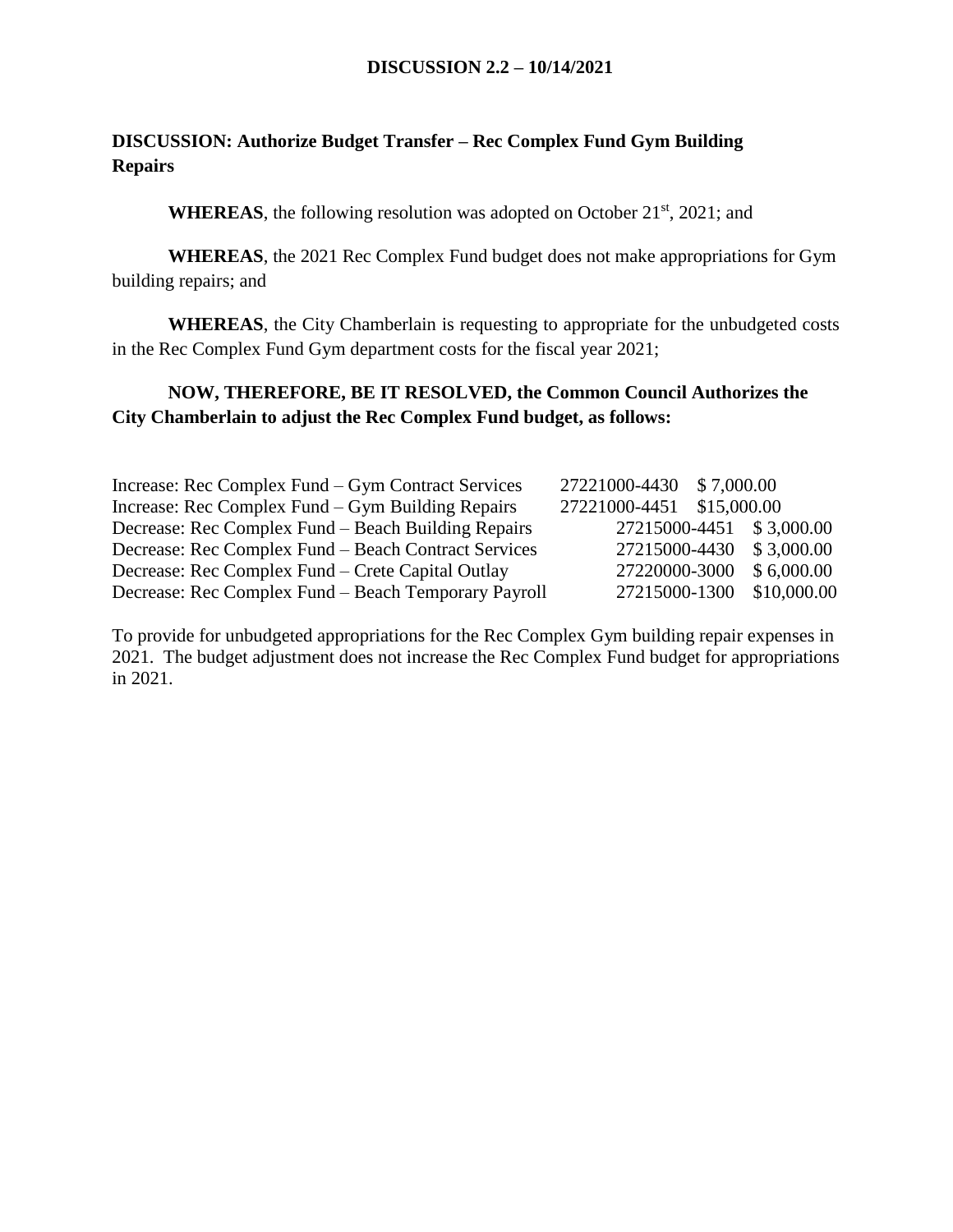#### **RESOLUTION 3.1 – 10/14/2021**

# **RESOLUTION TITLE: AUTHORIZE BUDGET TRANSFER – GENERAL FUND JUDGMENTS & CLAIMS**

**WHEREAS**, the following resolution was adopted on October  $21<sup>st</sup>$ , 2021; and

**WHEREAS**, the 2021 General Fund budget does not make appropriations for the settlement of a claim against the City for costs brought through suit; and

**WHEREAS**, the City Chamberlain is requesting to appropriate for the unbudgeted costs through an additional appropriation for the unassigned, unappropriated fund balance in the General Fund for the additional costs for the fiscal year 2021;

### **NOW, THEREFORE, BE IT RESOLVED, the Common Council Authorizes the City Chamberlain to adjust the General Fund budget, as follows:**

| Increase: General Fund – Judgments $& \text{Clains}$ | 11910000-4420 \$25,000.00 |             |
|------------------------------------------------------|---------------------------|-------------|
| Increase: General Fund – Appropriated Fund Balance   | 1-0599                    | \$25,000.00 |

To provide for unbudgeted appropriations for the General Fund to provide for a settlement approved by the Common Council at the October  $7<sup>th</sup>$ , 2021, meeting with an Executive Session convened to approve this decision. The budget adjustment increases the General Fund budget for appropriations in 2021 by \$25,000.00 with a corresponding appropriation of \$25,000.00 of the Fund Balance.

Approved by the **FINANCE & COMMUNITY DEVELOPMENT COMMITTEE** at its meeting on **October 14, 2021.**

"Yes" "No" Absent